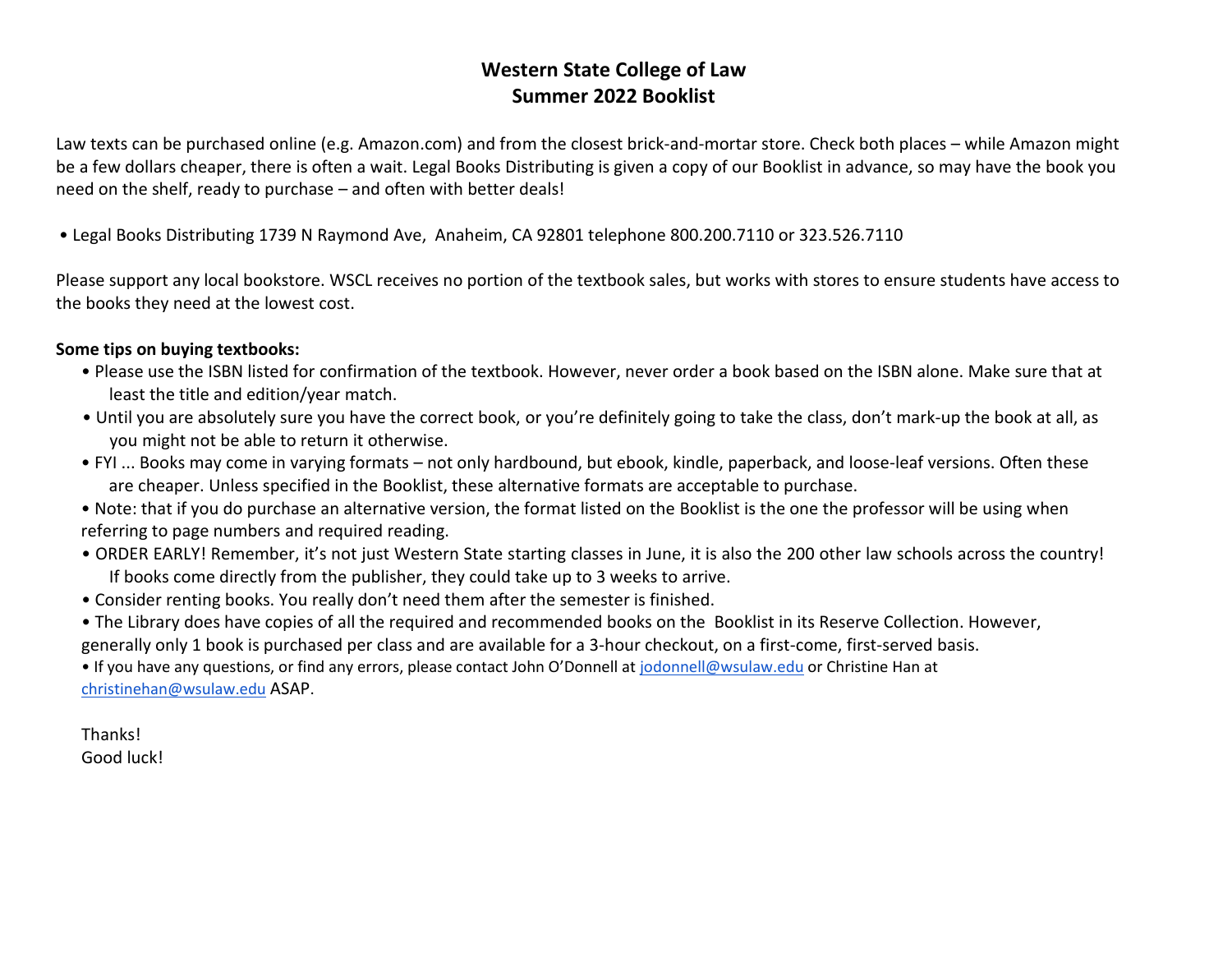| <b>Community Property-308 - LaCroix</b>                                          |                                    |                      |                     |                        |             |
|----------------------------------------------------------------------------------|------------------------------------|----------------------|---------------------|------------------------|-------------|
| <b>Title</b>                                                                     | <b>Author</b>                      | <b>Publisher</b>     | <b>Year/Edition</b> | <b>ISBN</b>            | Cost        |
| Required                                                                         |                                    |                      |                     |                        |             |
| Community Property in California                                                 | Blumberg, Grace                    | Aspen                | 2021 / 8th          | 9781543804409 \$298.00 |             |
| Recommended                                                                      |                                    |                      |                     |                        |             |
| None                                                                             |                                    |                      |                     |                        |             |
| Contracts II - 112 - Arshagouni                                                  |                                    |                      |                     |                        |             |
| <b>Title</b>                                                                     | <b>Author</b>                      | <b>Publisher</b>     | <b>Year/Edition</b> | <b>ISBN</b>            | Cost        |
| Required                                                                         |                                    |                      |                     |                        |             |
| Cases and Materials on Contracts: Making and Doing Deals                         | Epstein, Markell, & Ponoroff       | <b>West Academic</b> | 2018 / 5th          | 9781634606486 \$265.00 |             |
| Recommended                                                                      |                                    |                      |                     |                        |             |
| None                                                                             |                                    |                      |                     |                        |             |
| Employment Law - 448 - Santillan                                                 |                                    |                      |                     |                        |             |
| <b>Title</b>                                                                     | <b>Author</b>                      | <b>Publisher</b>     | <b>Year/Edition</b> | <b>ISBN</b>            | Cost        |
| Required                                                                         |                                    |                      |                     |                        |             |
| <b>Employment Law Cases and Materials</b>                                        | Willborn, Schwab, Burton, & Lester | Carolina             | 2017 / 6th          | 9781531005474 \$202.00 |             |
| Recommended                                                                      |                                    |                      |                     |                        |             |
| None                                                                             |                                    |                      |                     |                        |             |
| Estates - 497 - Feig                                                             |                                    |                      |                     |                        |             |
| <b>Title</b>                                                                     | <b>Author</b>                      | <b>Publisher</b>     | <b>Year/Edition</b> | <b>ISBN</b>            | <b>Cost</b> |
| <b>Required</b>                                                                  |                                    |                      |                     |                        |             |
| California Wills & Trusts: Cases, Statutes, Problems & Materials   Wendel, Peter |                                    | Carolina Academic    | 2017                | 9781611636741 \$125.00 |             |
| Recommended                                                                      |                                    |                      |                     |                        |             |
| None                                                                             |                                    |                      |                     |                        |             |
| Externship - 517 - Kelly                                                         |                                    |                      |                     |                        |             |
| <b>Title</b>                                                                     | <b>Author</b>                      | <b>Publisher</b>     | <b>Year/Edition</b> | <b>ISBN</b>            | <b>Cost</b> |
| <b>Required</b>                                                                  |                                    |                      |                     |                        |             |
| Learning from Practice: A Professional                                           | Wortham, Leah                      | West Academic        | 2016 / 3rd          | 9781634596183 \$107.00 |             |
| Recommended                                                                      |                                    |                      |                     |                        |             |
| None                                                                             |                                    |                      |                     |                        |             |
| <b>Externship Seminar - 521 - Kelly</b>                                          |                                    |                      |                     |                        |             |
| <b>Title</b>                                                                     | <b>Author</b>                      | <b>Publisher</b>     | <b>Year/Edition</b> | <b>ISBN</b>            | <b>Cost</b> |
| Required                                                                         |                                    |                      |                     |                        |             |
| None. Materials provided by professor.                                           |                                    |                      |                     |                        |             |
| Recommended                                                                      |                                    |                      |                     |                        |             |
| None                                                                             |                                    |                      |                     |                        |             |